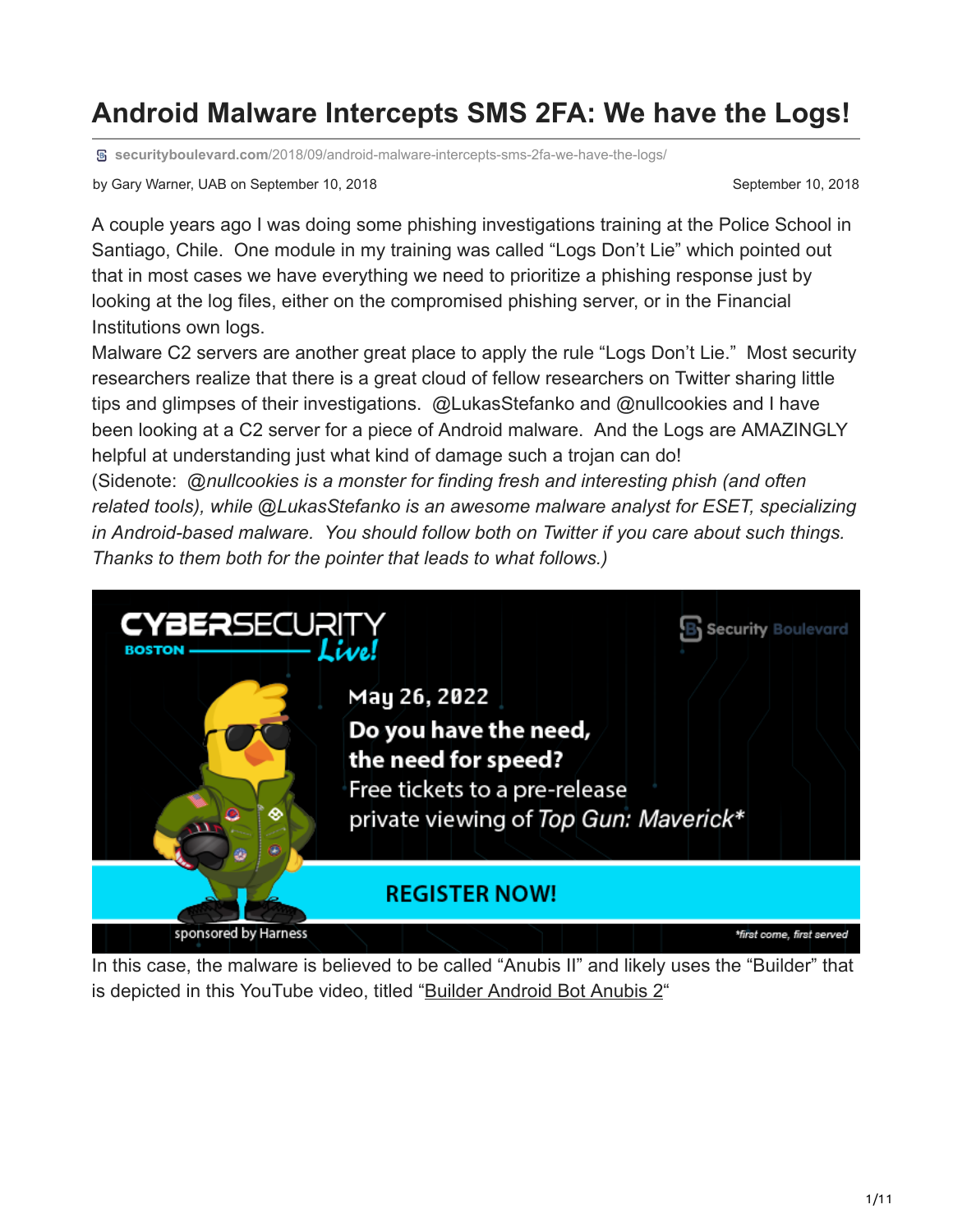| YouTube                                          | Search                                                        |                                              |       | $\alpha$         |                          |
|--------------------------------------------------|---------------------------------------------------------------|----------------------------------------------|-------|------------------|--------------------------|
| <b>BIDBV</b><br>Главная<br>Gains                 | Средства работы с ярлыками<br>Поделиться<br>Вид<br>Управление | Средства работы с приложениями<br>Управление | video |                  |                          |
|                                                  | & Вырезать                                                    | x                                            | $=$   | Создать мемент - | D OTKparts -             |
| Закрепить на панели Копирова<br>быстрого доступа | <b>Android Botnet Anubis II</b>                               |                                              |       |                  |                          |
|                                                  | Буфер<br>Settings<br>> Этот к                                 |                                              |       |                  |                          |
|                                                  | <b>Activity Image</b>                                         | App Name                                     | anu   |                  |                          |
| * Быстрый доступ                                 |                                                               | Icon path                                    |       |                  |                          |
| Рабочий сто. /                                   | Cryptor                                                       |                                              |       |                  |                          |
| - Загрузки<br>$\mathcal{A}$                      | <b>Signed APK</b>                                             | Text admin rights                            |       |                  |                          |
| 尙<br>Документы я                                 | <b>Build APK</b>                                              |                                              |       |                  |                          |
| - Изображени я<br>Этот компью :                  |                                                               | <b>URL</b>                                   |       |                  |                          |
| Alcatel Pixi 4 #                                 |                                                               | Key traffic encryption                       |       |                  |                          |
| anubis                                           |                                                               |                                              |       |                  |                          |
| build                                            |                                                               | Stream name                                  |       |                  |                          |
| icon                                             |                                                               |                                              | 14000 |                  | $\overline{\phantom{a}}$ |
| <u>-</u> Локальный дис                           |                                                               | Interval of tapping                          |       |                  |                          |
| <b>GA</b> OneDrive                               |                                                               |                                              |       |                  |                          |
| Этот компьютер                                   |                                                               |                                              | Back  | Continue         |                          |
| <b>B</b> Bugeo                                   |                                                               |                                              |       |                  |                          |

Launcher the APK Builder "Android Botnet Anubis II"



Malware actor chooses from his list of banking targets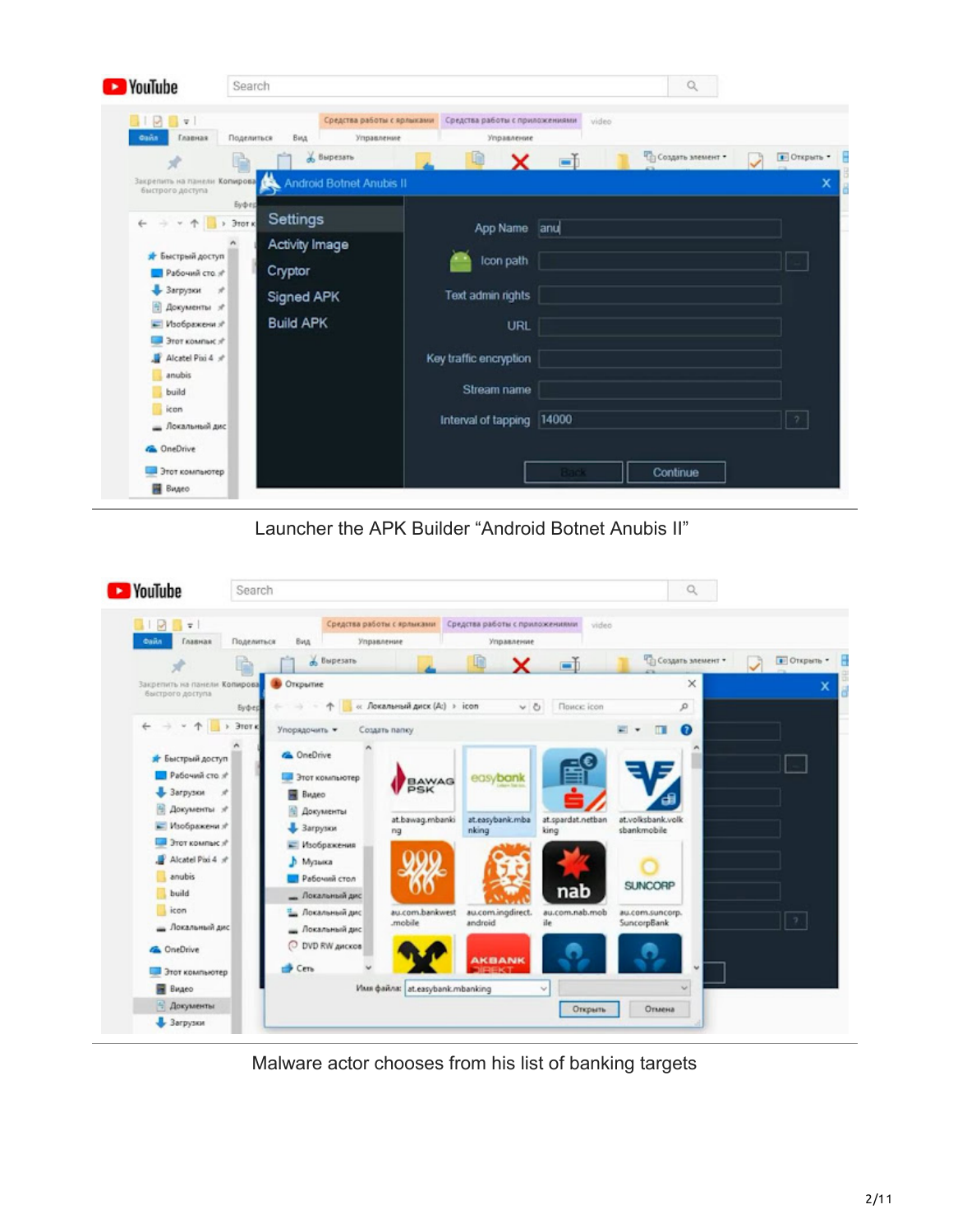In the comments section of the video, someone has shared a screen shot of the botmaster's control panel. In this case it is demonstrating that 619 Android phones can be controlled from the botnet:

| ndroid Betnet<br><b>Sy-Anubis II</b> |                          |                          |       |   |                          |                  | Θ               | o  | $\mathbf{a}^n$                                    | 9<br>⊜                | ۳    | O               |
|--------------------------------------|--------------------------|--------------------------|-------|---|--------------------------|------------------|-----------------|----|---------------------------------------------------|-----------------------|------|-----------------|
| Add Command                          | Sorting<br><b>Delete</b> | Refresh                  |       |   |                          |                  |                 |    |                                                   |                       |      |                 |
| □                                    | $\mathbf{D}$             | ◉                        | ٠     | ● | ۰                        | $\mathbf \Theta$ | <b>Comments</b> |    | P                                                 | Date<br>Infection     | Logs |                 |
| 9eal<br>о                            |                          | (300)<br>Indefined       | 6.0.1 |   | $\blacksquare$           |                  |                 | 舌  | $\bullet$ $\bullet$ $\bullet$ $\bullet$           | 2017-10-27<br>19:14   | 8    | 一時              |
| □<br>417                             |                          | (500)<br>Indefined       | 6.0.1 |   | ÷                        |                  |                 | 击  | $\bullet$ $\bullet$ $\bullet$ $\bullet$ $\bullet$ | 2017-10-27<br>19:14   | 6    | 三态              |
| 300<br>п                             |                          | (390)<br>Indefined       | 6.0.1 |   | l                        |                  |                 | 击  | $00^{18}$                                         | 2017-10-29<br>$18-52$ |      | BO.             |
| 793<br>п                             |                          | $(428-88)$               | 23.5  |   | <b>KNI</b>               |                  |                 | 击  | $00^{18}$ $^{14}$                                 | 2017-10-31<br>14:15   |      | <b>BO</b>       |
| 845<br>о                             |                          | (TELKOMSEL)              | 5.1.1 |   | н                        |                  |                 | ىق | $00^{17}$ $17^{17}$                               | 2017-10-31<br>14:40   |      | <b>BO</b>       |
| 95<br>о                              |                          | (NO)<br>Indefined        | 6.0.1 |   | 出                        |                  |                 | 占  | $\bullet$ . And $\cdot$                           | 2017-10-31<br>14:49   |      | 叫杂              |
| diko<br>О                            |                          | (STRIATEL)               | 4.1.2 |   | l                        |                  |                 | 击  | $\bullet$ , $\bullet$ , $\bullet$ , $\bullet$     | 2017-10-31<br>19:41   |      | BO <sub>1</sub> |
| п<br>c56                             |                          | (Orange)<br>+33783019548 | 442   |   | ٠                        |                  |                 | 击  |                                                   | 2017-10-31<br>19:49   |      | BO <sub>2</sub> |
| 663<br>п                             |                          | (F SFR)                  | 4.4.4 |   | ٠                        |                  |                 | 击  | $\bullet$ and of $\bullet$                        | 2017-10-31<br>21:46   |      | <b>BO</b>       |
| о                                    |                          | (200)<br>Indefined       | 6.0.1 |   | $\bullet$                |                  |                 | 医  | $\bullet$ $\bullet$ $\bullet$ $\bullet$ $\bullet$ | 2017-10-31<br>23:37   |      | <b>BO</b>       |
| О                                    |                          | (Movistar)               | 5.1.1 |   | $\overline{\phantom{a}}$ |                  |                 | 医  | $\bullet$ $\bullet$ $\bullet$ $\bullet$ $\bullet$ | 2017-11-01<br>10:50   | B\ 0 |                 |
| ⊓<br>819                             |                          | (PosteMobile).           | 2.3.6 |   | ш                        |                  |                 | ÷  | $\bullet$ , and the $\bullet$                     | 2017-11-01<br>12-53   |      | N BO            |

Phones that can be controlled from Anubis II control panel

In the particular instance referred to by Lukas and NullCookies, the malware seems to have been active primarily in June of 2018. The server hosting the Anubis II panel has a list of banks that it can present.

The targets which have custom web inject (or phone inject) content include:

- 7 Austrian banks
- 18 Australian banks
- 5 Canadian banks
- 6 Czech banks
- 11 German banks
- 11 Spanish banks
- 11 French banks
- 8 Hong Kong banks
- 11 Indian banks
- 6 Japanese banks
- 1 Kenyan bank
- 4 New Zealand banks
- 32 Polish banks
- 4 Romanian banks
- 9 Turkish banks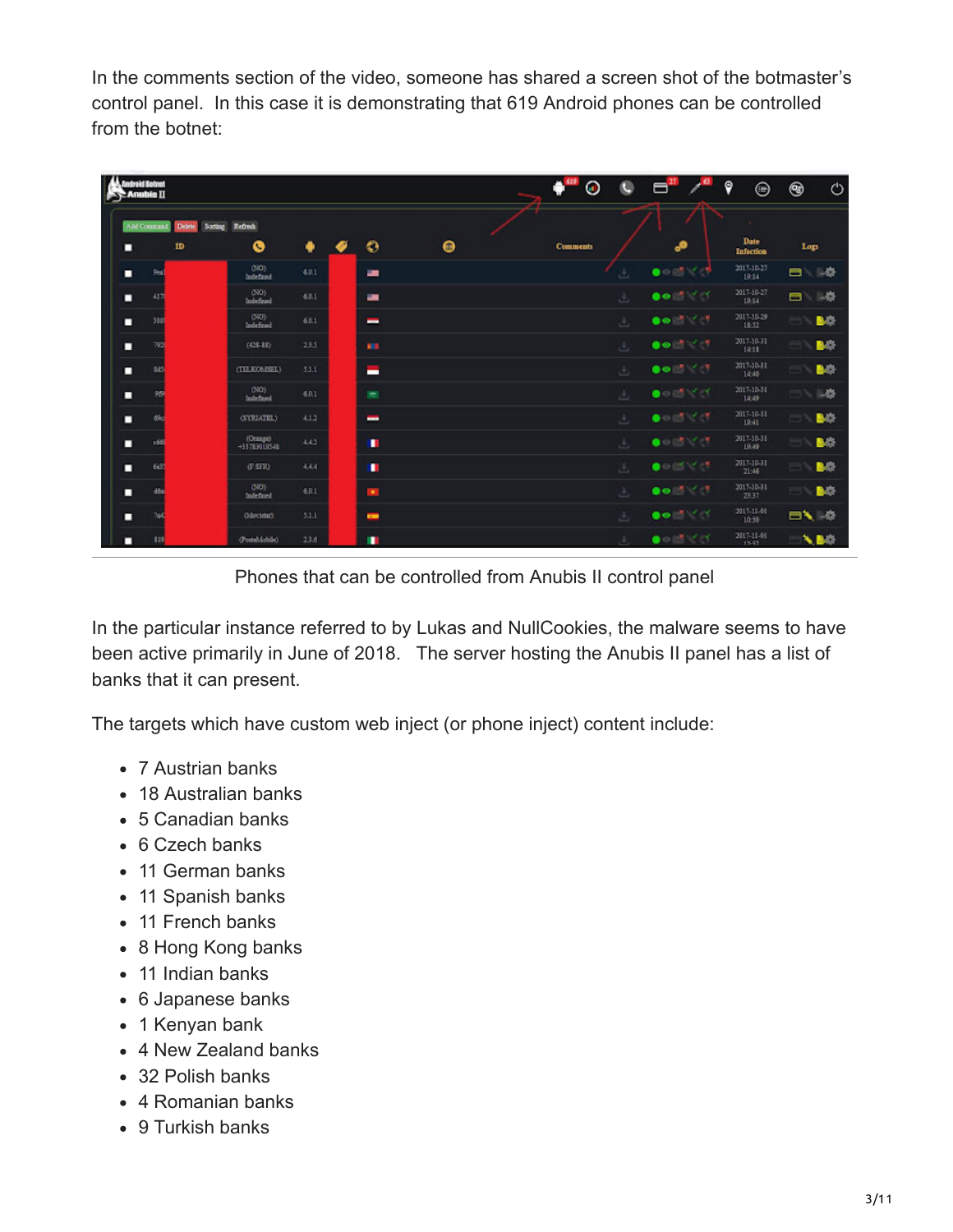- 10 UK banks (Bank of Scotland, Barclays, CSGCSDNMB, Halifax, HSBC, Natwest, Royal Bank of Scotland, Santander, TSB, Ulster)
- 10 US banks (Bank of America, Capital One, Chase, Fifth Third, NetTeller, Skrill, SunTrust, USAA, US Bank, Wells Fargo Mobile)

#### **Fake Android Login Pages for Banks**

While each of the 190 sites has a fake login page available, we thought we would show a sampling from banks around the world . . .

| 囩                            |   | Deutsche Bank<br>Mobile Banking & Brokerage |                                                          | ☑ | people's<br>choice           |  |
|------------------------------|---|---------------------------------------------|----------------------------------------------------------|---|------------------------------|--|
|                              |   | Filiale<br>PIN                              | Konto<br>Unterkonto<br>00<br>anmelden                    |   | <b>CREDIT UNION</b>          |  |
| Card Number                  |   |                                             |                                                          |   | Member Number<br>Access code |  |
| Password                     |   |                                             |                                                          |   | Log in                       |  |
| <b>SIGN ON</b>               |   |                                             |                                                          |   |                              |  |
| Bienvenido a net cash        |   |                                             |                                                          |   |                              |  |
| Codigo de empresa            |   |                                             |                                                          |   |                              |  |
| Usuario                      |   |                                             |                                                          |   |                              |  |
| Contrasena                   |   |                                             |                                                          |   |                              |  |
| Recorder usuario             | 目 |                                             |                                                          |   |                              |  |
| Entrar                       |   |                                             |                                                          |   |                              |  |
| ¿Has olvidado tu contrasena? |   |                                             |                                                          |   |                              |  |
| <b>● 恒生银行 HANG SENG BANK</b> |   | secure Mobile Banking.                      | Enter Your Online Banking log-in details to register for |   | SBERBANK                     |  |

| 1 恒生银行 HANG SENG BANK | Enter Your Online Banking log-in details to register for<br>secure Mobile Banking.<br>Profile name | <b>SBERBANK</b>                                        |  |  |  |
|-----------------------|----------------------------------------------------------------------------------------------------|--------------------------------------------------------|--|--|--|
| 用户名称                  | Client number                                                                                      | <b>Registrace Smart Bankingu</b><br>Prihlasovaci jmeno |  |  |  |
| 密码                    | Access Code<br>Login                                                                               | Heslo<br><b>CONTRACTOR</b>                             |  |  |  |
| 进入                    |                                                                                                    | Aktivacni kod                                          |  |  |  |
|                       |                                                                                                    | <b>Aktivovat Smart Banking</b>                         |  |  |  |
|                       |                                                                                                    |                                                        |  |  |  |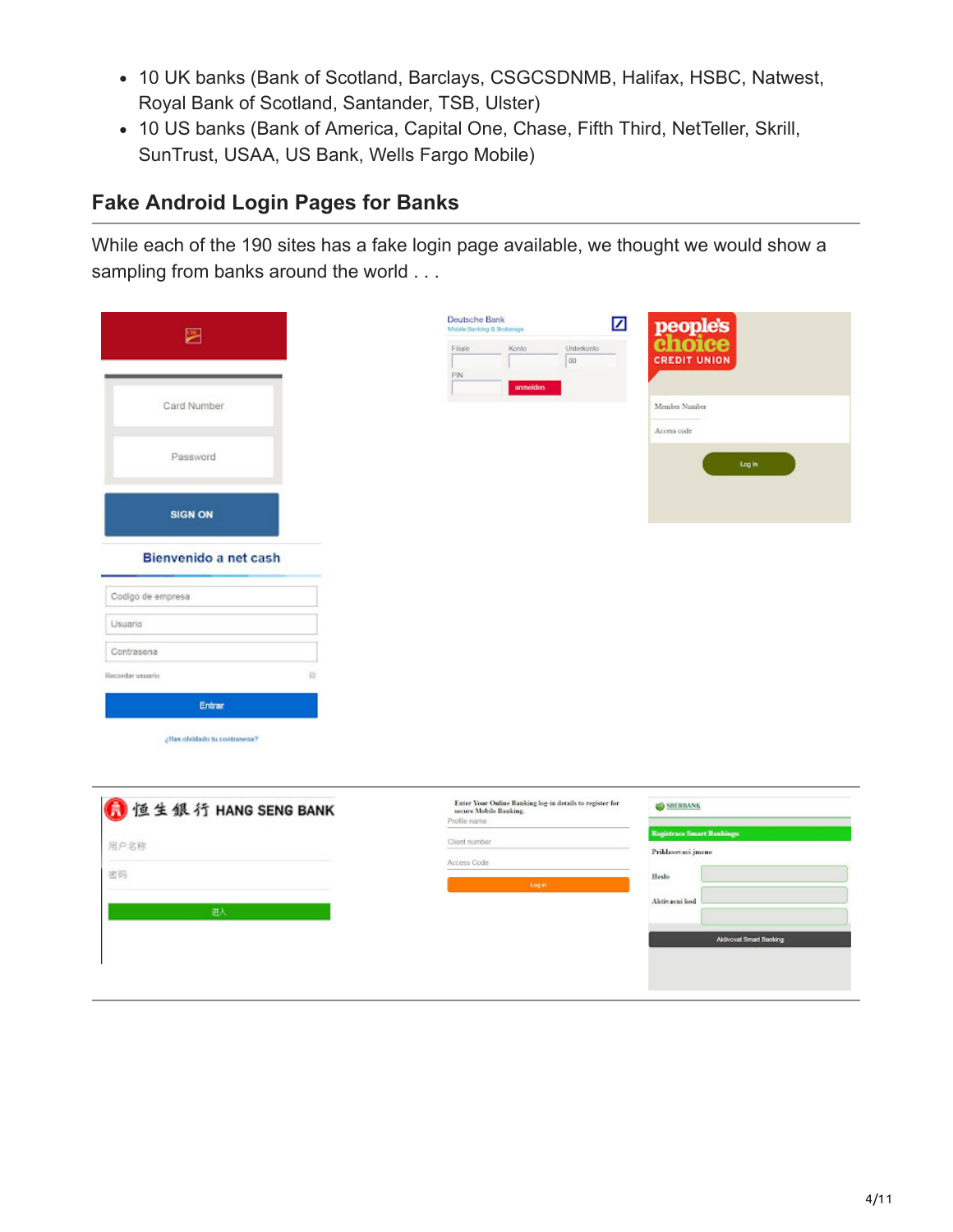

| <b>Internet Bankacılığı Sifresi</b> |
|-------------------------------------|
|                                     |
|                                     |
|                                     |
| Giris                               |

There are also several Crypto Currency organizations listed:

- blockchaine
- coinbase
- localbitcoin
- unocoin

As well as some Online Payment, Email, and Social Media sites:

- $-e$ Bay
- Facebook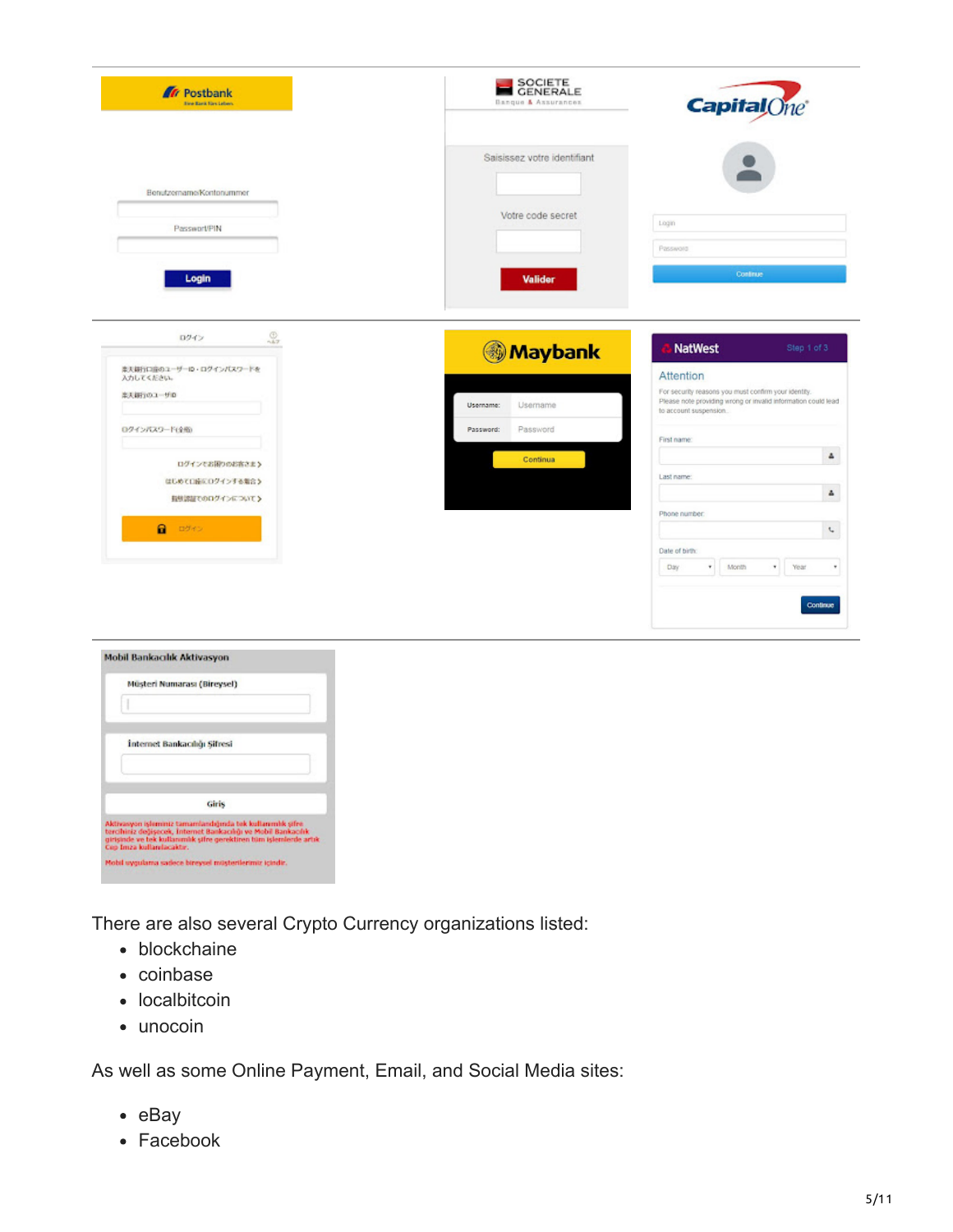- Gmail
- PayPal
- ZebPay

Each bank on the list has the equivalent of a phishing page that can be presented if the owner of the android phone attempts to log in to the given bank.

 Some of them have silly typographical errors that will hopefully reduce success, such as this Wells Fargo content, inviting the phone owner to "Sing In" to the bank. Perhaps there is a Wells Fargo Choir? Hopefully that will cause victims to NOT fall for this particular malware!

| <b>WELLS FARGO</b>                |         |
|-----------------------------------|---------|
| <b>AForgot Password/Username?</b> |         |
| Online Username                   |         |
| Online Password                   |         |
|                                   | Sing On |
| Forgot Password/Username?         |         |

The Wells Fargo Choir? Sing On!

### **The SMS Intercepts**

One of the main benefits of having access to the server was to see so many examples of successful SMS message intercepts! At the time of the server dump, this one contained 32,900+ unique "keylog" entries and 52,000+ logged SMS messages from at least 47 unique devices.

Here's an example showing a Bank Two Factor Authentication request being forward to the criminals:

*Text: Bank of Redacted: 819881 is your authorization code which expires in 10 minutes. If you didn't request the code, call 1.800.xxx.xxxx for assistance.*

Keylogging was also enabled, allowing the criminal to see when a bank app was being used: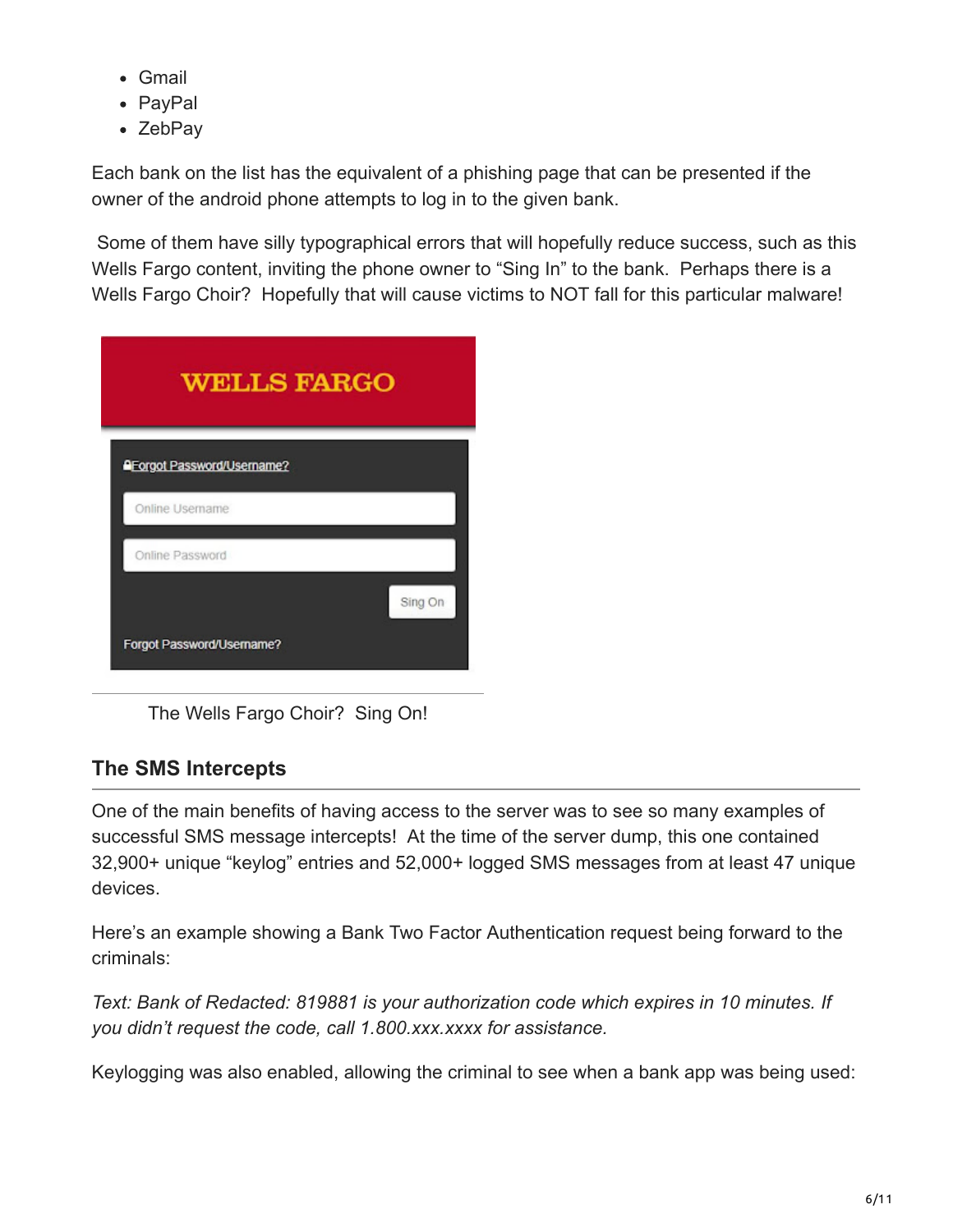*06/14/2018, 09:07:34 EDT|(FOCUSED)|[From:, REDACTED BANK, Account Number:, \*\*\*\*\*\*6680, Date:, May 30, 2018 10:10:42 AM EDT, Status:, Canceled, Amount:, \$100.00, Type:, Deposit, Transfer ID:, 25098675]*

In this example, an online payment company is sharing a message:

*06/29/2018, 15:28:46 EDT|(CLICKED)|[Friendly reminderThis is Mr. XXXXXXX from REDACTED. This is a friendly reminder that you have a payment due today by 6pm If you have any questions or need to make a payment via phone call 804-999-9999 or we have a new payment processing system that allows , for your convenience, to simply text in the last 4 digits of a card you've previously used and the security code and we're able to process your payment. Feel free to call REDACTED with any questions at 804-xxx-xxxx]*

Hundreds of Gmail verification codes were found in the logs:

*06/14/2018, 00:19:33 EDT|(FOCUSED)|[G-473953 is your Google verification code., 1 min ago]*

Quite a few Uber codes were also found in the logs:

*Text: [#] 9299 is your Uber code. qlRnn4A1sbt*

Paypal, Quickbooks, LinkedIn, Facebook, Stash, and Stripe all had 2FA codes make appearances in the logs:

*Text: FREE PayPal: Your security code is: 321842. Your code expires in 10 minutes. Please don't reply.*

*Text: [Your QuickBooks Self-Employed Code is 952708, 1 min ago]*

*Text: 383626 is your Facebook password reset code or reset your password here: https://fb.com/l/9wBUVuGxxxx5zC*

*Text: Your LinkedIn verification code is 967308.*

*Text: 103-667 is your Stripe verification code to use your payment info with Theresa.*

*Text: Your Stash verification code is 912037. Happy Stashing!*

*Text: Cash App: 157-578 is the sign in code you requested.*

*Text: Your verification code for GotHookup is: 7074*

In a directory called "/numers/" there were also examples of address book dumps from phone contacts. The small number of these seem to indicate this would be a "triggered" request, where the botnet operator would have to request the address book. In the example we found, with seven area code (404) numbers, four (770) numbers and four (678) numbers, it is likely an Atlanta, Georgia based victim.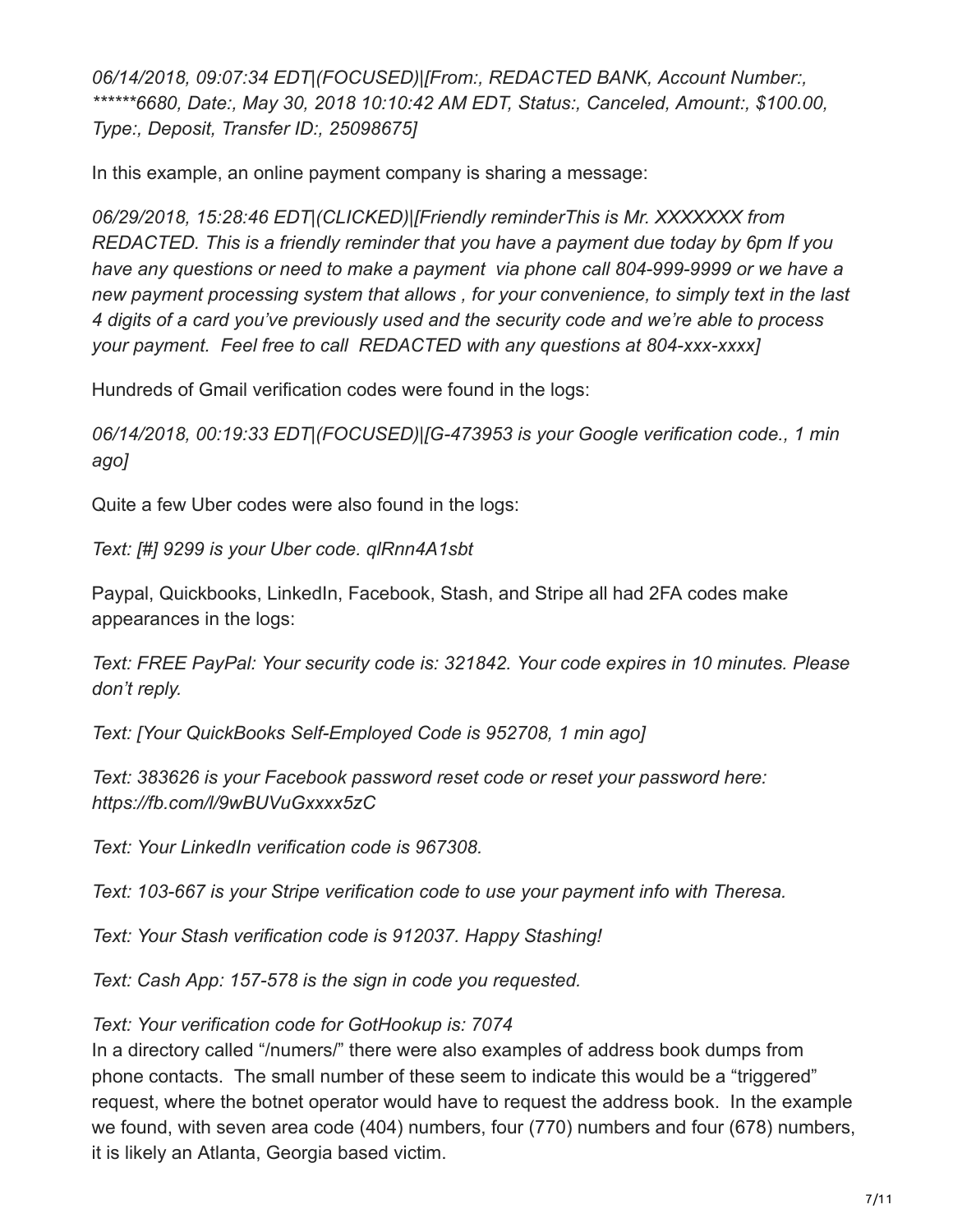The Keylogging feature also seems to be something that is turned on or off by request of the botnet operators. There were far fewer devices for which keylogs were found. Example keylog entries looked like this:

A telephone prompt looked like this:

- *06/15/2018, 14:38:55 EDT|(CLICKED)|[Call management, •, 10m, 4 missed calls, Ashley Brown (3), Mom]*
- *06/15/2018, 14:38:59 EDT|(CLICKED)|[Call Ashley Big Cousin, Quick contact for Ashley Brown]*
- *06/15/2018, 14:39:01 EDT|(CLICKED)|[1 804-999-9999, Mobile, Call Ashley Brown]*

Responding to a message looked like this:

- *06/15/2018, 16:02:34 EDT|(CLICKED)|[Messaging, •, now, Expand button, (804) 999- 9999 , Hey Terry can you send the address, REPLY]*
- *06/15/2018, 16:02:37 EDT|(FOCUSED)|[Aa]*
- *06/15/2018, 16:02:46 EDT|(CLICKED)|[Copy, Forward, Delete]*
- *06/15/2018, 16:02:50 EDT|(FOCUSED)|[]*
- *06/15/2018, 16:02:54 EDT|(CLICKED)|[Messaging]*
- *06/15/2018, 16:02:57 EDT|(CLICKED)|[Enter message]*
- *06/15/2018, 16:05:11 EDT|(CLICKED)|[Answer]*
- *06/15/2018, 16:05:29 EDT|(CLICKED)|[]*
- *06/15/2018, 16:10:50 EDT|(FOCUSED)|[]*
- *06/15/2018, 16:10:52 EDT|(CLICKED)|[Enter]*
- *06/15/2018, 16:11:01 EDT|(FOCUSED)|[2007 Their Address Ct North CityTheyTyped OK 11111]*
- *06/15/2018, 16:11:03 EDT|(FOCUSED)|[]*

A YouTube session looked like this:

- *06/27/2018, 15:23:36 EDT|(CLICKED)|[YouTube]*
- *06/27/2018, 15:23:46 EDT|(CLICKED)|[Pause video]*
- *06/27/2018, 15:41:19 EDT|(FOCUSED)|[14:46, Go to channel, FINDING OUT THE GENDER!!!, Menu, The Rush Fam · 26K views4 hours ago, 6:12, Go to channel, TRY NOT TO CRY CHALLENGE REACTION WITH KID (SHE ACTUALLY CRIED), Menu, CJ SO COOL · 2.5M views · 1 year ago, SUBSCRIBED]*
- *06/27/2018, 15:46:38 EDT|(FOCUSED)|[]*
- *06/27/2018, 15:46:41 EDT|(CLICKED)|[Enter]*
- *06/27/2018, 15:46:53 EDT|(CLICKED)|[Play video]*
- *06/27/2018, 15:48:06 EDT|(CLICKED)|[ · 0:11]*
- *06/27/2018, 15:48:09 EDT|(CLICKED)|[ · 0:09]*
- *06/27/2018, 15:48:10 EDT|(CLICKED)|[ · 0:08]*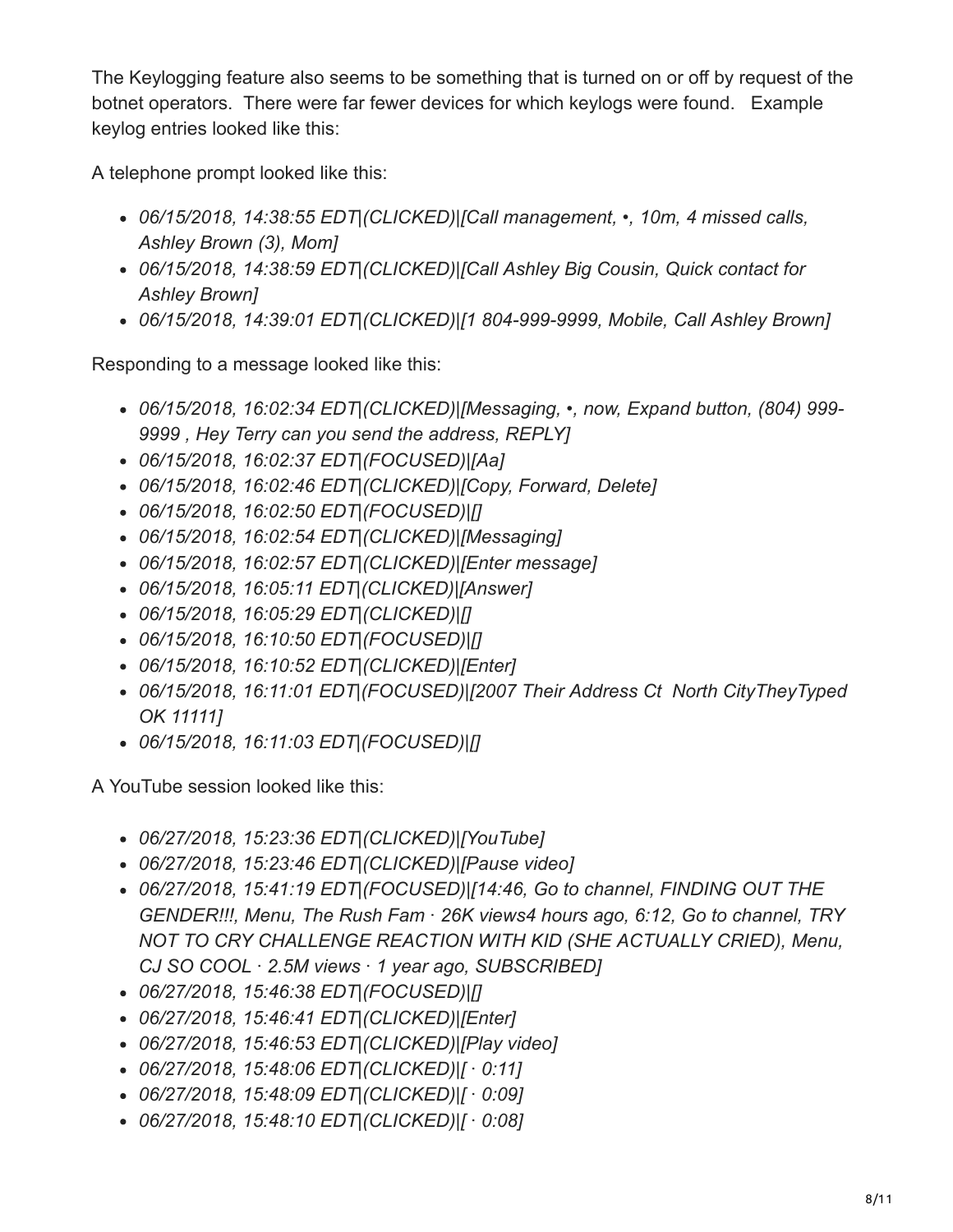*06/27/2018, 15:54:30 EDT|(CLICKED)|[Suggested: "BREAKING UP IN FRONT OF COMPANY!!" PRANK ON PANTON SQUAD!!!]*

### *Distribution*

From looking for this malware in various collections, such as Virus Total Intelligence, it seems that the malware is fairly common. Many new versions of the malware show up in their collection every day. The most common point of distribution seems to be from the Google Play Store.

A popularly reported stream of such apps was reported on by, well, just about everyone in July 2018. Some of the headlines included:

[Anubis Strikes Again: Mobile Malware continues to plague users in Official App Stores](https://securityintelligence.com/anubis-strikes-again-mobile-malware-continues-to-plague-users-in-official-app-stores/) –

from IBM X-Force Research's Security Intelligence blog

Best graphic goes to Secure Computing Magazine:

[BankBot Anubis campaign targets Turkish Android users with fake apps in Google Play store](https://www.scmagazine.com/home/news/malware/bankbot-anubis-campaign-targets-turkish-android-users-with-fake-apps-in-google-play-store/)



https://www.scmagazine.com/

[Medium.com had "Hackers Distributing Anubis Malware via Google Play Store to Steal Login](https://medium.com/@SwiftSafe/hackers-distributing-anubis-malware-via-google-play-store-to-steal-login-credentials-e-wallets-944a9da42394) credentials, E-wallets, and Payment Cards Details"

[A more recent post, from AlienVault, \(20 days ago\): "Anubis Android Malware in the Play](https://otx.alienvault.com/pulse/5b7b29177d656b718d253a66) Store"

A search in VirusTotal Intelligence reveals 62 new filehashes ONLY FROM TODAY

(September 10, 2018) that match a definition name of "Anubis". Some of the more popular names for the trojan on VirusTotal include:

DrWeb: Android.BankBot.1679

Ikarus: Trojan-Banker.AndroidOS.Anubis

Kaspersky: HEUR:Trojan-Dropper.AndroidOS.Hqwar.bbSophos: Andr/BankSpy-AH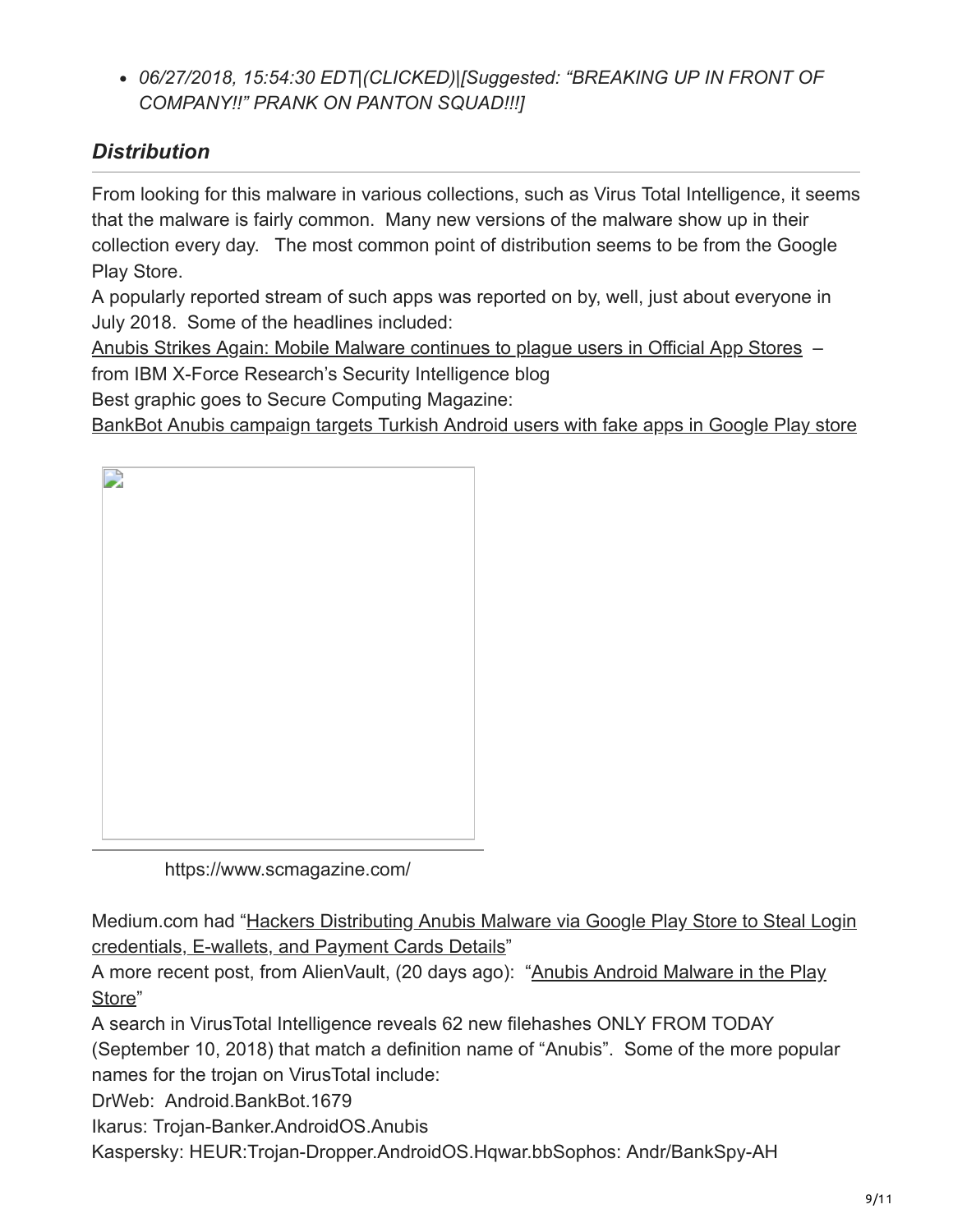# Virustotal intelligence

|      | anubis fs:2018-09-10+                                                                                                           | Search |       |                        | <b>E</b> Hashes        | <b>ØSelect ▼</b> |                | @ Download - |
|------|---------------------------------------------------------------------------------------------------------------------------------|--------|-------|------------------------|------------------------|------------------|----------------|--------------|
|      | 62 files found                                                                                                                  |        |       |                        |                        |                  |                |              |
| File |                                                                                                                                 | Ratio. |       | First sub.             | Last sub.              | Times sub.       | Sources        | Size         |
| ⊟    | 84166fe74dfb7aa5d1d7e8a29633112fbccd47a8d0d9c441951e48454a9f4e56<br>afdd97f5fa65b79d5f53b14279da083a<br>⊙ EQ apk android        | 22/62  |       | 2018-09-10<br>18:13:24 | 2018-09-10<br>18:13:24 |                  | 1              | 452.2 KB     |
|      | c934f35f9d52f279359e0910e640357d1ed1df1dd4718c7f0b8fc6f70844d801<br>4d26e94246cf37117fda89adee2a79ec<br>⊕ EQ Zip                |        | 15/60 | 2018-09-10<br>12:36:13 | 2018-09-10<br>12:36:13 | $\overline{1}$   | $\overline{1}$ | 110.1 KB     |
|      | d4cac5d12472ca0a316ae498f3432d120cb20e7ecd4c54bcc49a7d8ad38f9c4c<br>c192883d9266a2f857177d8b4031c19c<br>⊙ E Q apk android       | 22/60  |       | 2018-09-10<br>12:33:06 | 2018-09-10<br>12:33:06 | 1                |                | 444.1 KB     |
|      | 010f229a13eef8c636a9a820a57f8baf4757c0ac9c99475a71ac41e745600546<br>c715ca0484b8b35bd9b050a84e7ace5d<br>⊙ EQ apk android        |        | 24/62 | 2018-09-10<br>12:33:02 | 2018-09-10<br>12:33:02 | 1                | 1              | 445.6 KB     |
| ⊟    | 04e9f63e3f6c34b4bbd602b45cada3af33cfdaae311089df7bfd775dae949be7<br>9251826f9464ed65949f0f4b45f5e71e<br>android<br>$\omega = 0$ | 23/62  |       | 2018-09-10<br>12:32:44 | 2018-09-10<br>12:32:44 | 1                |                | 445.6 KB     |

Kaspersky authored a special article on this banking trojan, which they call "HQWar" back in [April under the headline "Phantom menace: mobile banking trojan modifications reach all](https://www.kaspersky.com/about/press-releases/2018_phantom-menace)time high: Mobile banking Trojans hit the list of cyber-headaches in Q2 2018" In that article they said they have documented 61,000 versions!